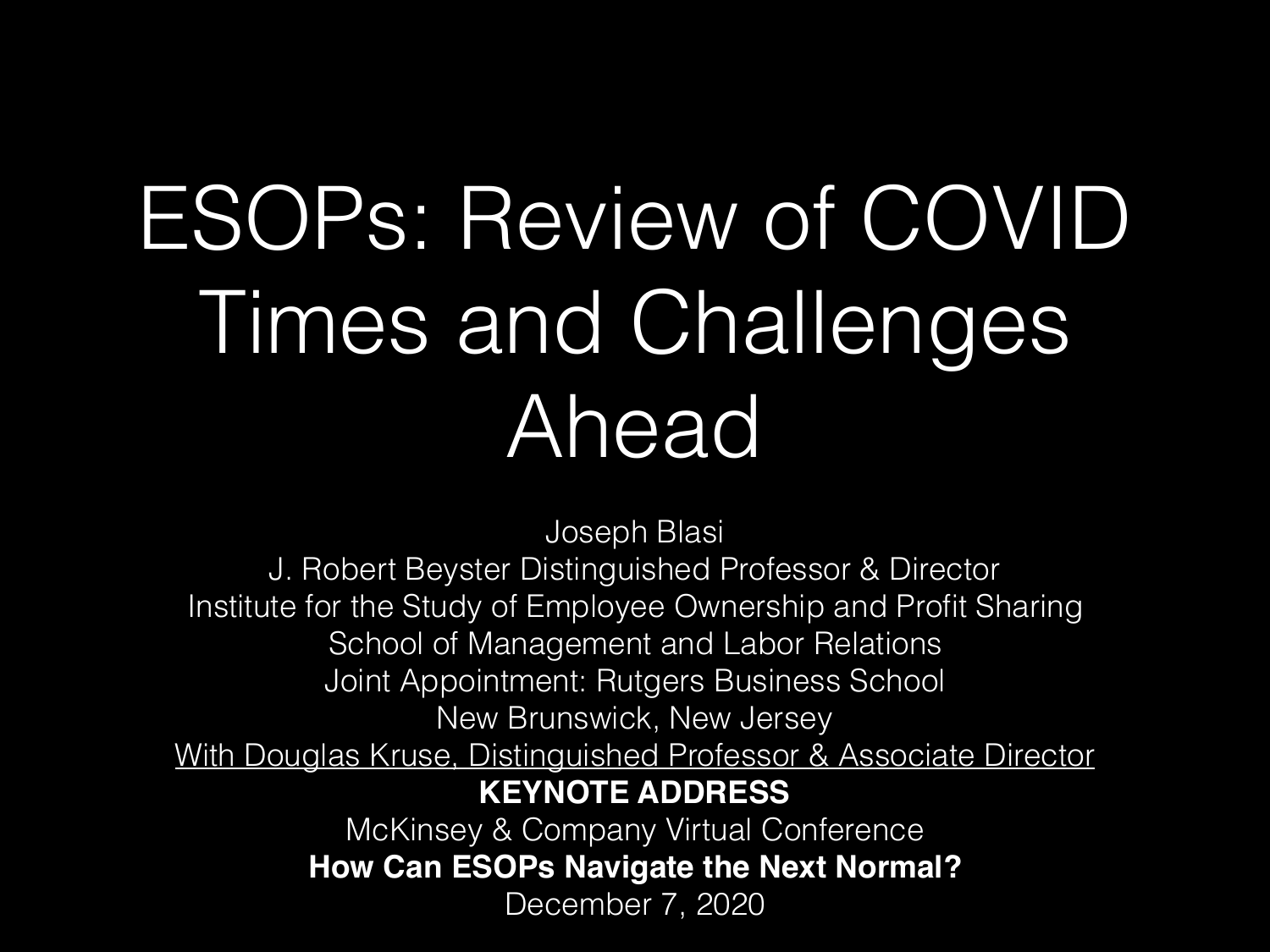#### Survey Comparing Majority ESOPs to Other Firms During the Pandemic

- Survey was done by SSRS, one of the leading social survey firms working for CNN and the New York Times
- Representative Sample of all small businesses with 50-500 employees stratified for industry and different company sizes
- Representative samples of majority-owned ESOPs and all other firms in the economy
- Members of the ESOP Association participated in the ESOP survey
- SSRS work was funded by the Employee Ownership Foundation and Professors Blasi and Kruse designed the survey and did the analysis of SSRS data, as volunteers. The results of the study follow. A full copy is available.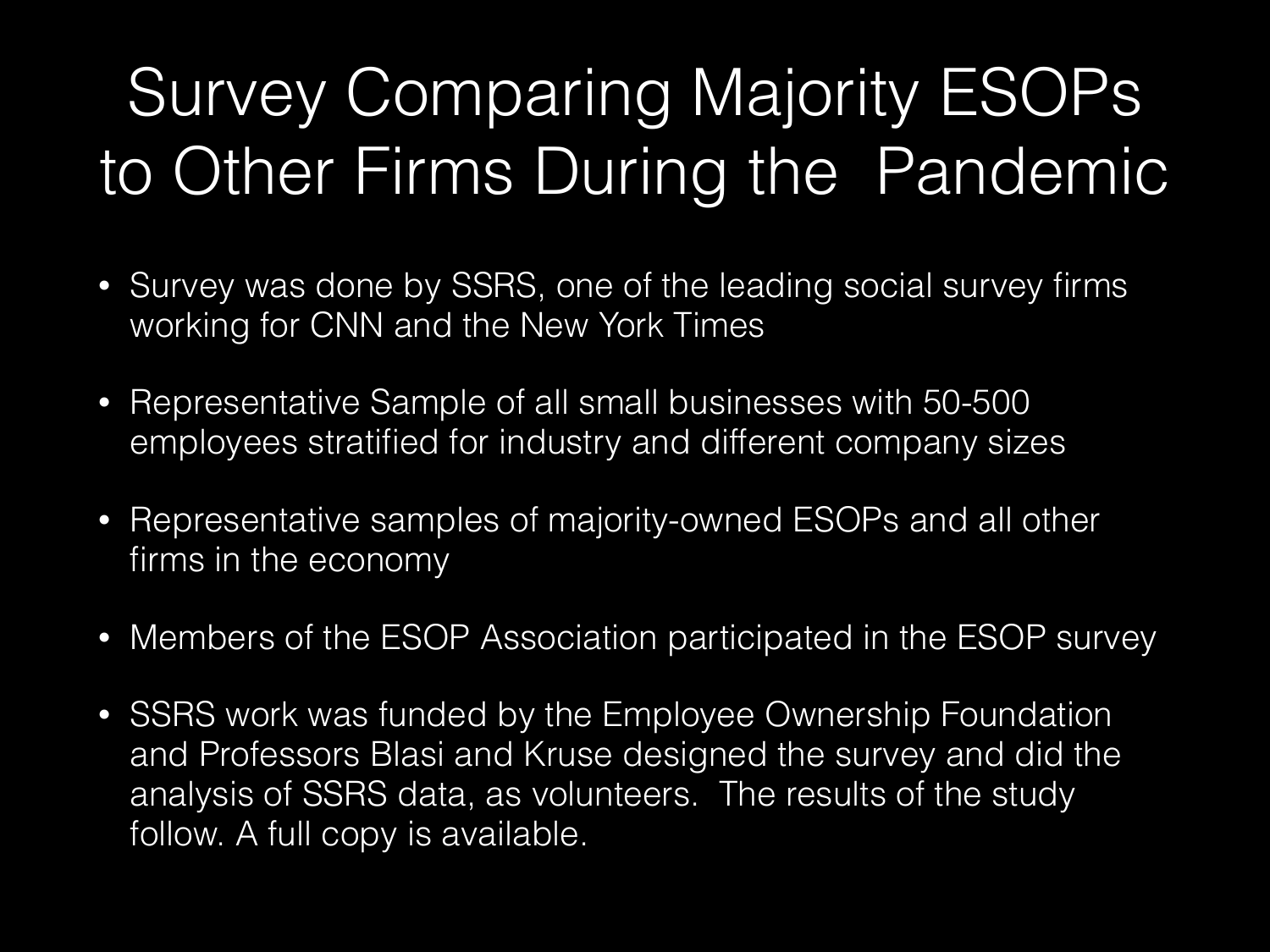### Majority ESOP Versus Other Firms Overall

- 75% versus 56% received PPP
- 20% versus 35% received zero aid.
- 78% versus 61% expect assistance to be a gift.
- 88% versus 68% designated "essential"
- Similar impacts overall, 1/6th strong (-), 1/2 moderate (-), 1/5th little/no, 1/10 moderate or strong (+) effect
- **BUT** 1% versus 6% will not return to usual operations.
- Source: Rutgers funded by the Employee Ownership Foundation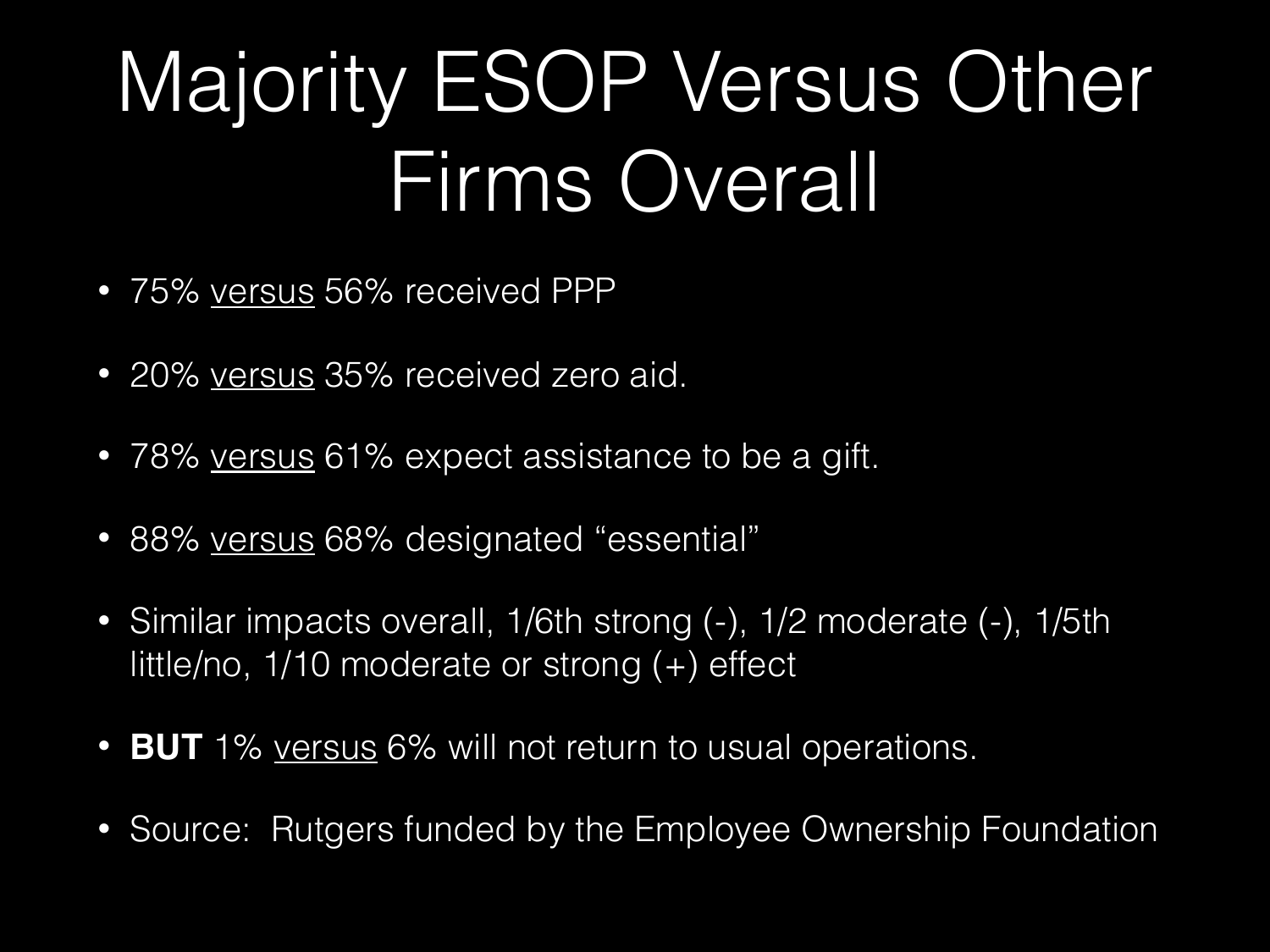### Pandemic Response: Majority ESOPs versus Other Firms

- Employment decline: -4.8% versus -19.5%
- 1/3 versus 2/3 cut hours
- 27% cut pay versus 57%; cut was 41% vs 29%
- 20% versus 41% did work sharing
- 81% versus 60% sent workers home, and earlier
- Source: Rutgers funded by the Employee Ownership Foundation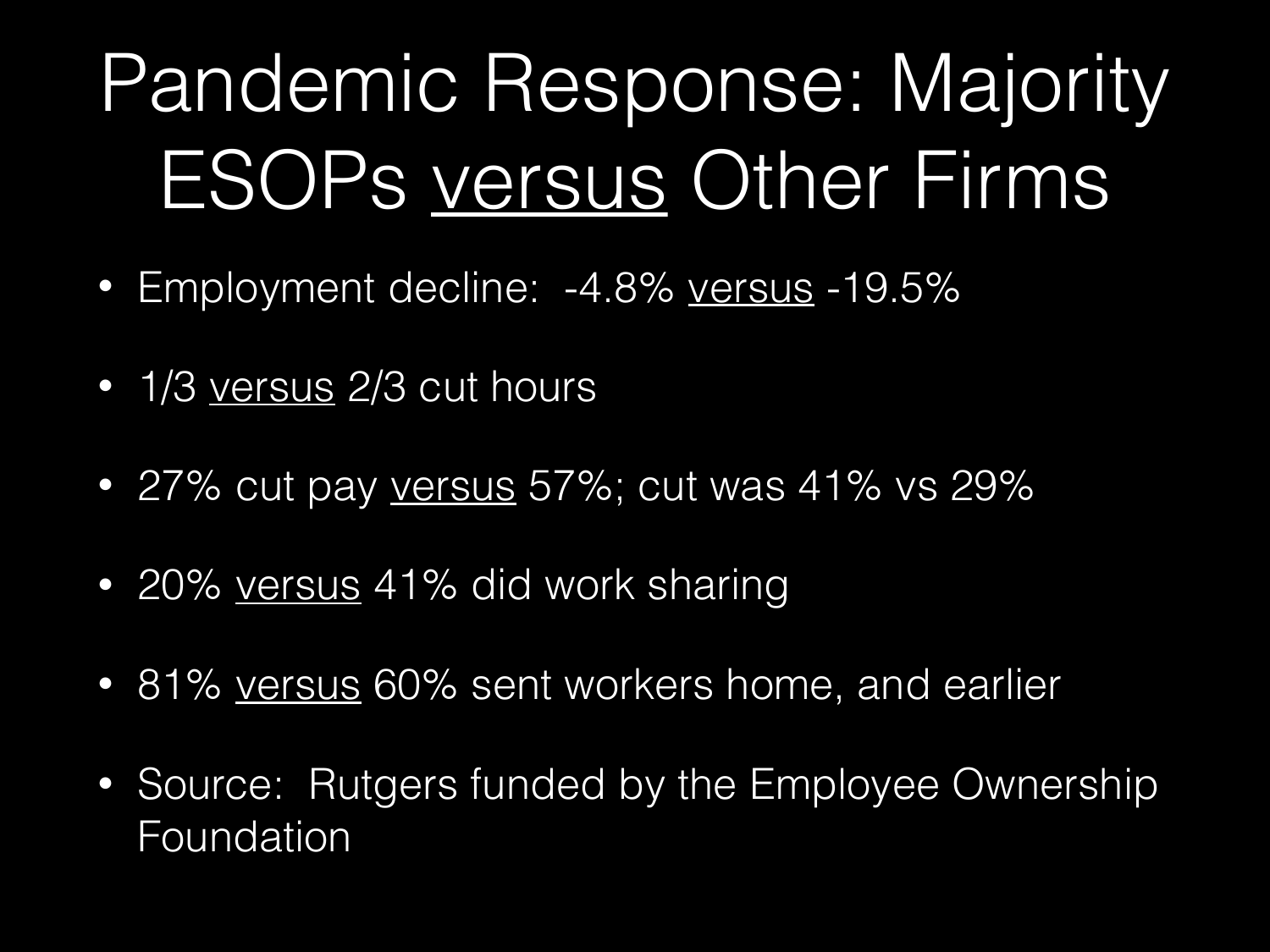# Protective Measures

- 98% of ESOPs versus 89% of other firms, \$50/worker
- Quicker response 50% versus 36% in March
- More workplace re-arrangements
- More sanitizing and professional cleaning
- Less COVID virus or antibody tests
- Similar at mask/gloves, shifts, temp checks, sanitizer stations, plexiglass, daily health screens
- Source: Rutgers funded by the Employee Ownership Foundation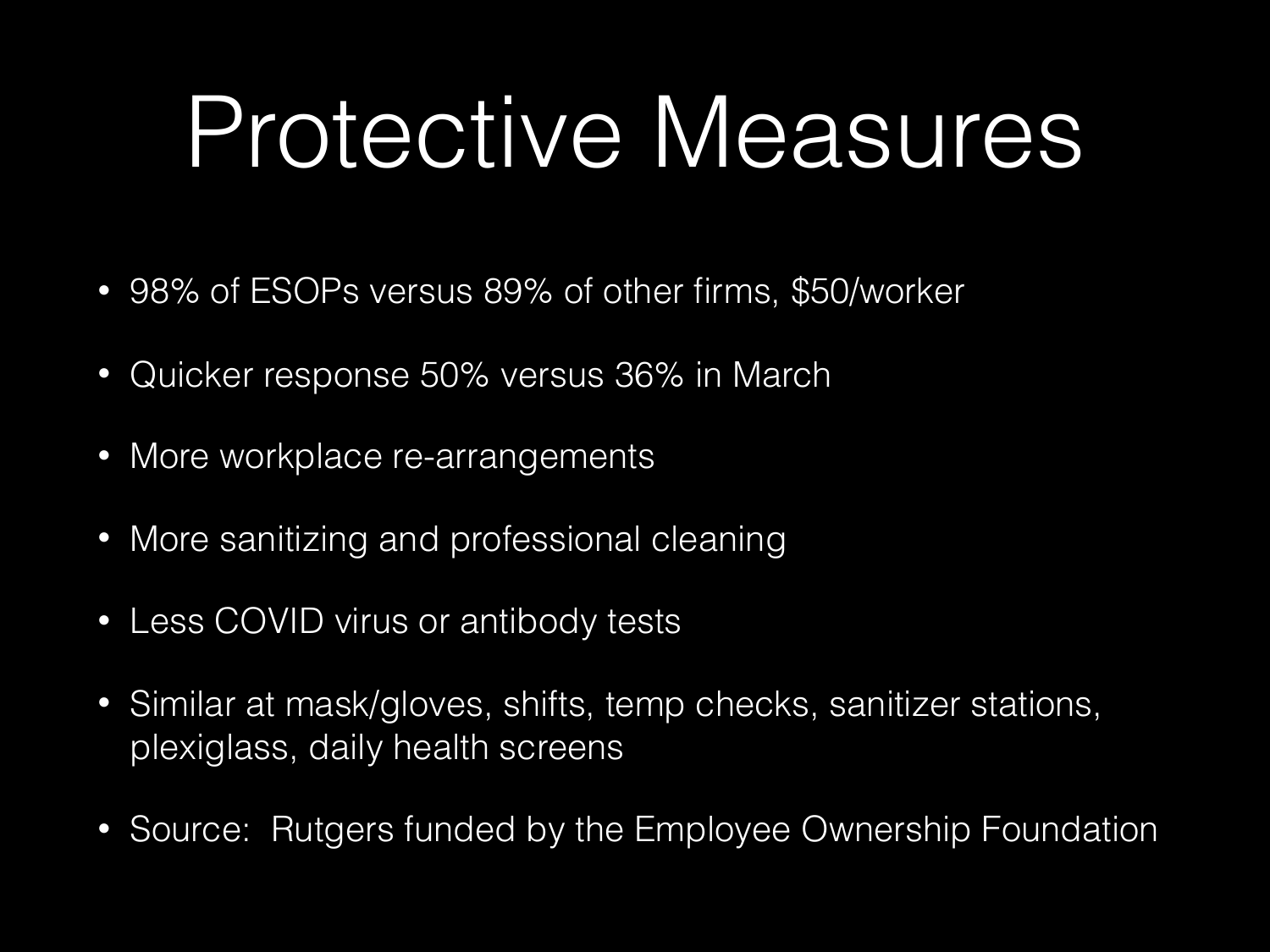### Challenges: Preserve Special Employment Relationship

- Significantly more ESOPs report motives to preserve: employee skills and customer ties, teamwork culture and sense of ownership.
- ESOP workers share: 70% versus 35% have profit sharing and 53% versus 26% have gain sharing and significantly more PP over 10%
- 97% with a second diversified retirement plan versus 54% with a 401k plan
- Risk that this will be compromised during a downturn.
- There is also an opportunity to acquire other firms.
- Source: Rutgers funded by the Employee Ownership Foundation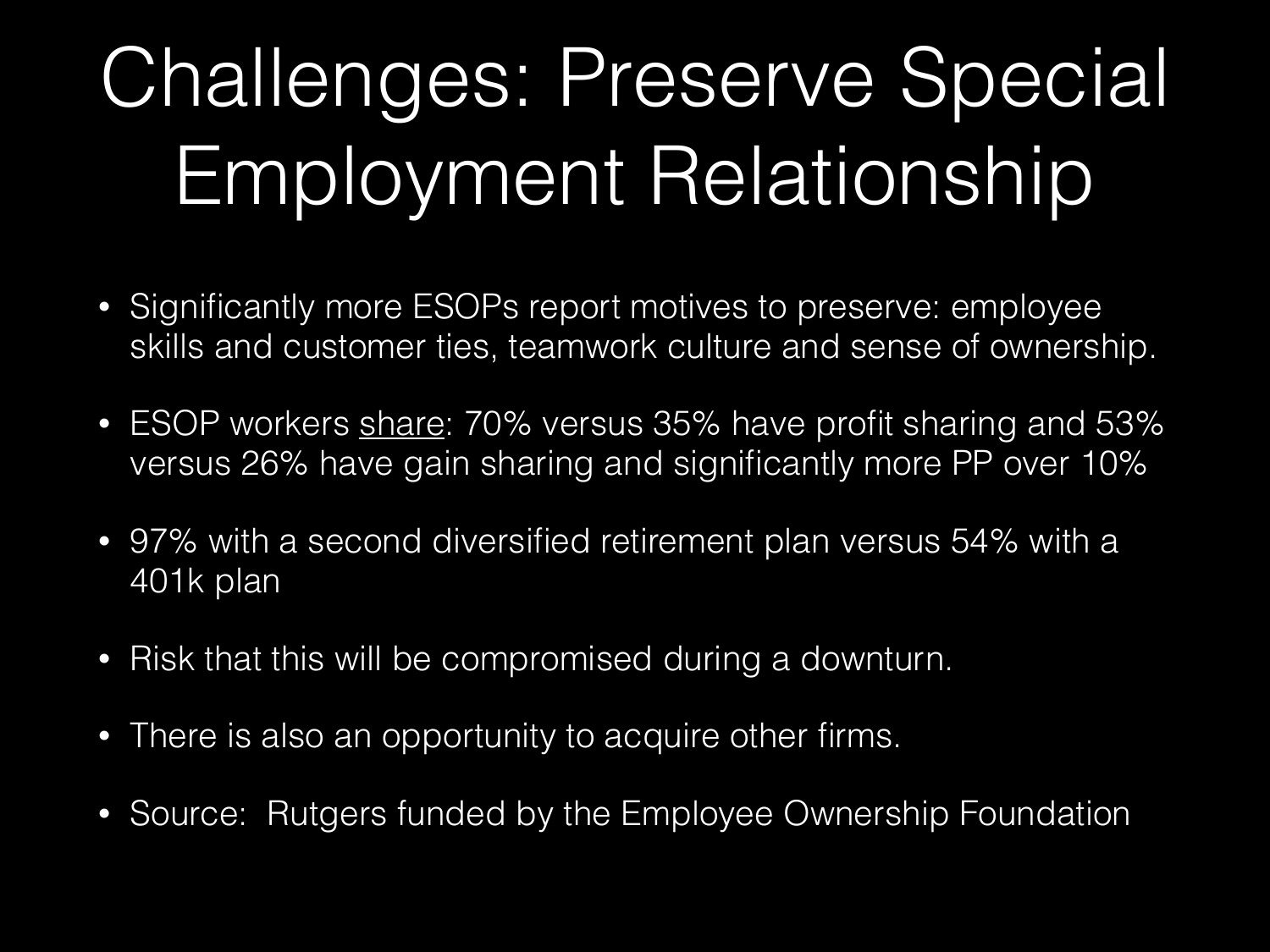# Challenge of Inclusion

- Blacks:16% of ESOP & 14% of non-ESOP workers, overrepresented
- Latinx: 9% of ESOP & 13% of non-ESOP workers: underrepresented
- Men: 63% of ESOP & 50% of non-ESOP workers: overrepresented
- Women: 37% of ESOP & 50% of non-ESOP workers: underrepresented
- Blacks & Latinx: employee ownership \$ value only 60% of whites
- ESOPS: more egalitarian when skills/education/tenure/salaries are  $=$
- The Rutgers-WK Kellogg Foundation qualitative study demonstrates that ESOPs can have a meaningful impacting the lives of women and under-represented workers. For copies of the study, see the link in the slides below.
- Source: National Science Foundation's General Social Survey, questions funded by the Employee Ownership Foundation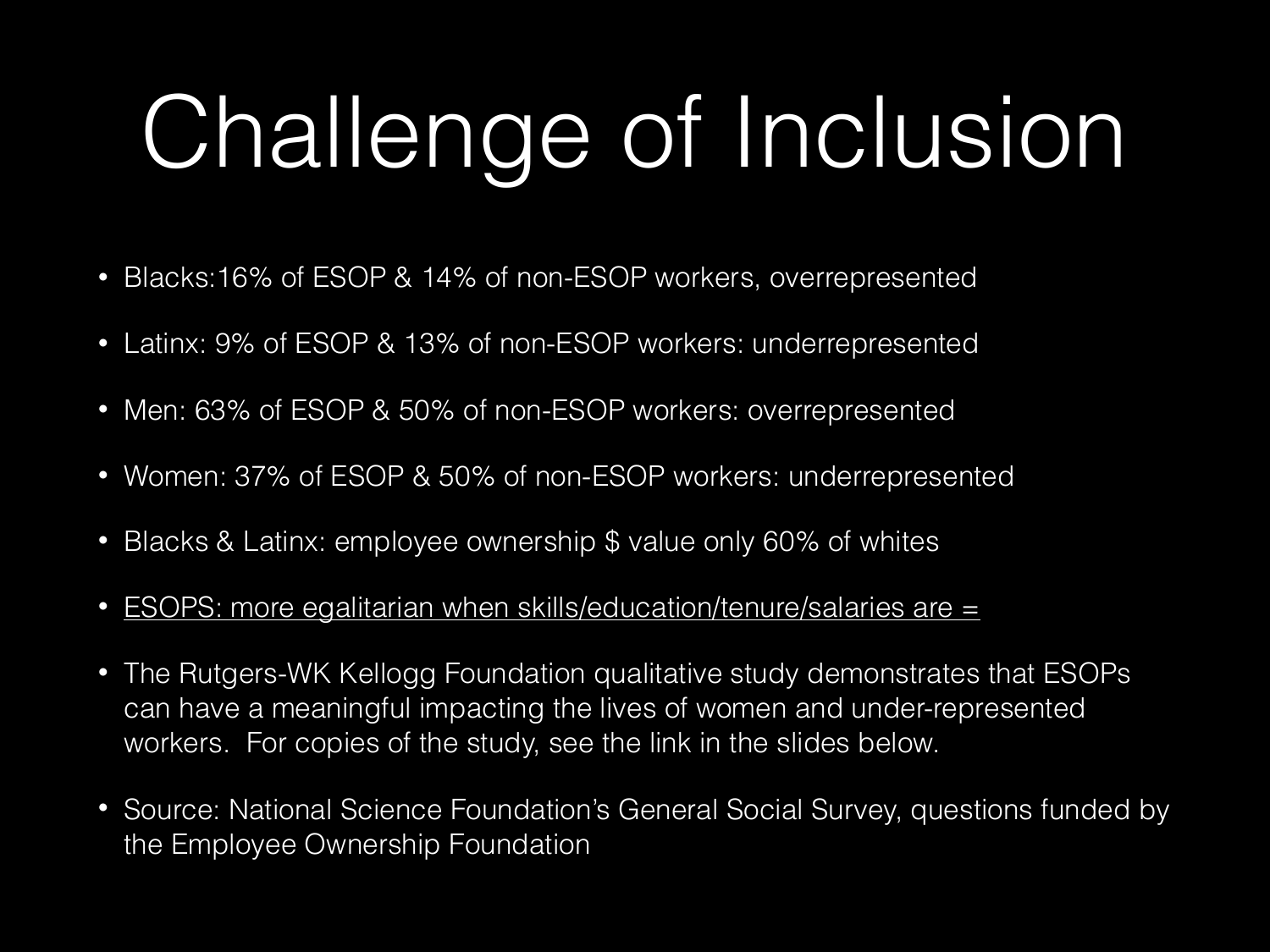### Priority Implications for Action

- Swampworks rapid innovation team
- Acquisition team
- Inclusivity audit: capabilities or status
- Credit team
- Base line survey on employee relations and employee involvement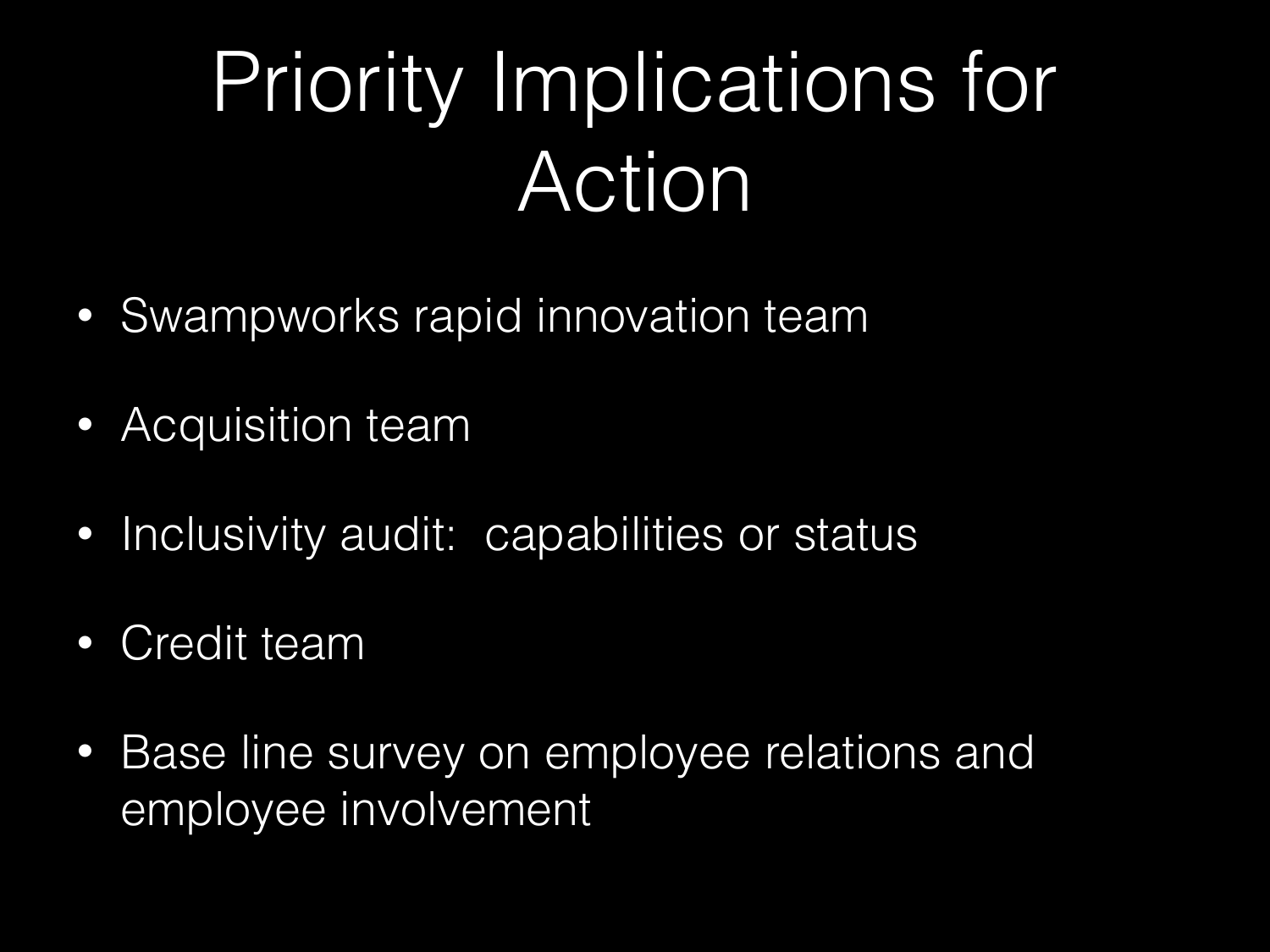# Copies of the Studies

- For a copy of the first report, **Employee-Owned Firms in the COV-109 Pandemic**, funded by the Employee Ownership Foundation, see: https:// [employeeownershipfoundation.org/sites/eof-master/](https://employeeownershipfoundation.org/sites/eof-master/files/2020-10/EOF_COVID_2020.pdf) files/2020-10/EOF\_COVID\_2020.pdf
- For a copy of the second report, **Building the Assets of Low and Moderate Income Workers and Their Families: The Role of Employee Ownership**, funded by the W.K. Kellogg Foundation, see: <https://smlr.rutgers.edu/rutgers-kellogg-report>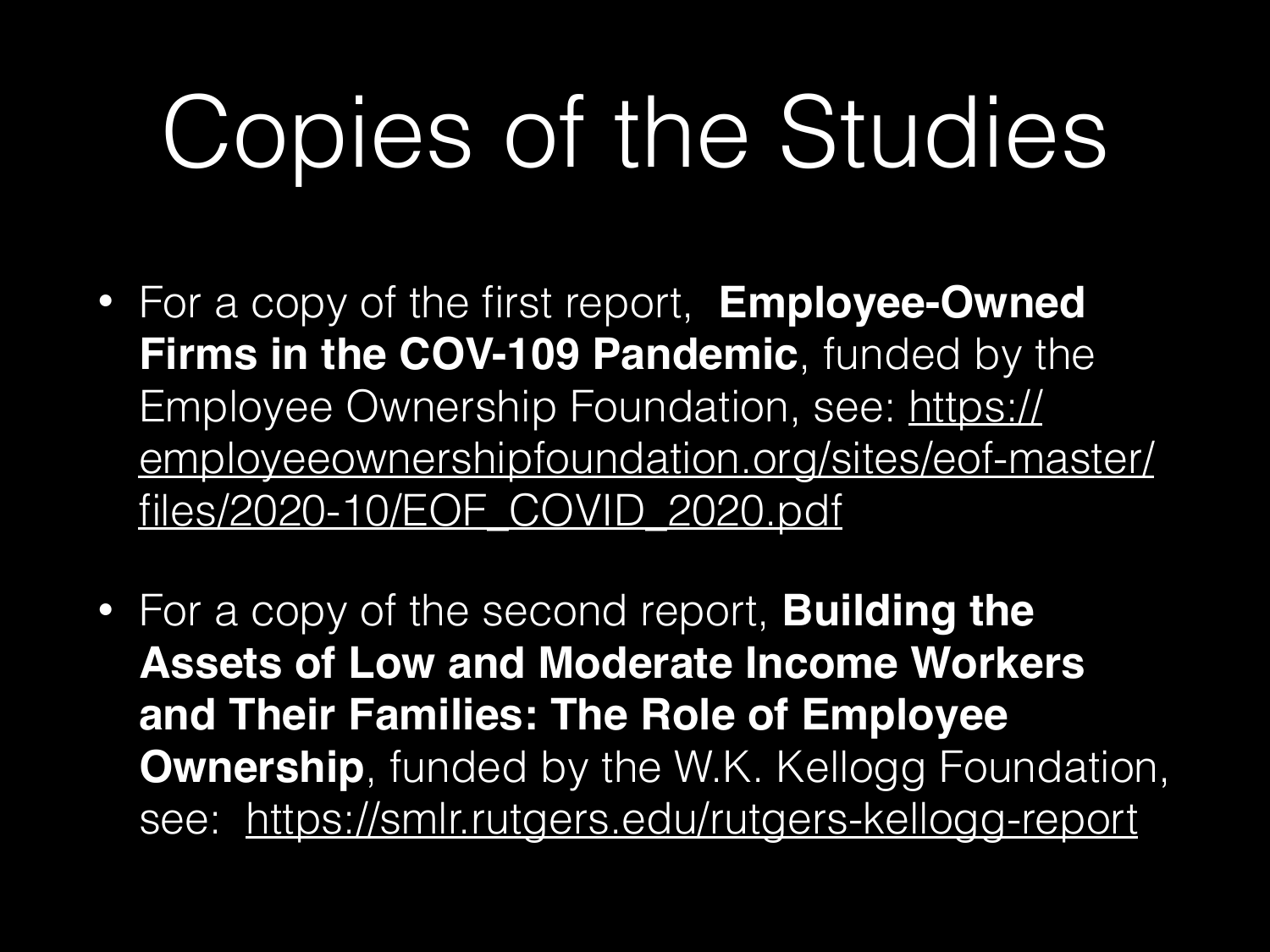#### The Institute for the Study of Employee Ownership and Profit Sharing

- The major University-based Institute in the world
- Leading academic conferences globally
- Leading research fellowship program globally, undergrad & post-doc
- Empirical research unit
- Policy analysis unit
- Curriculum and case study unit for business school education
- NJ/NY State Center to provide technical assistance: Kellogg Program
- We welcome corporate partners to sponsor research fellowships.